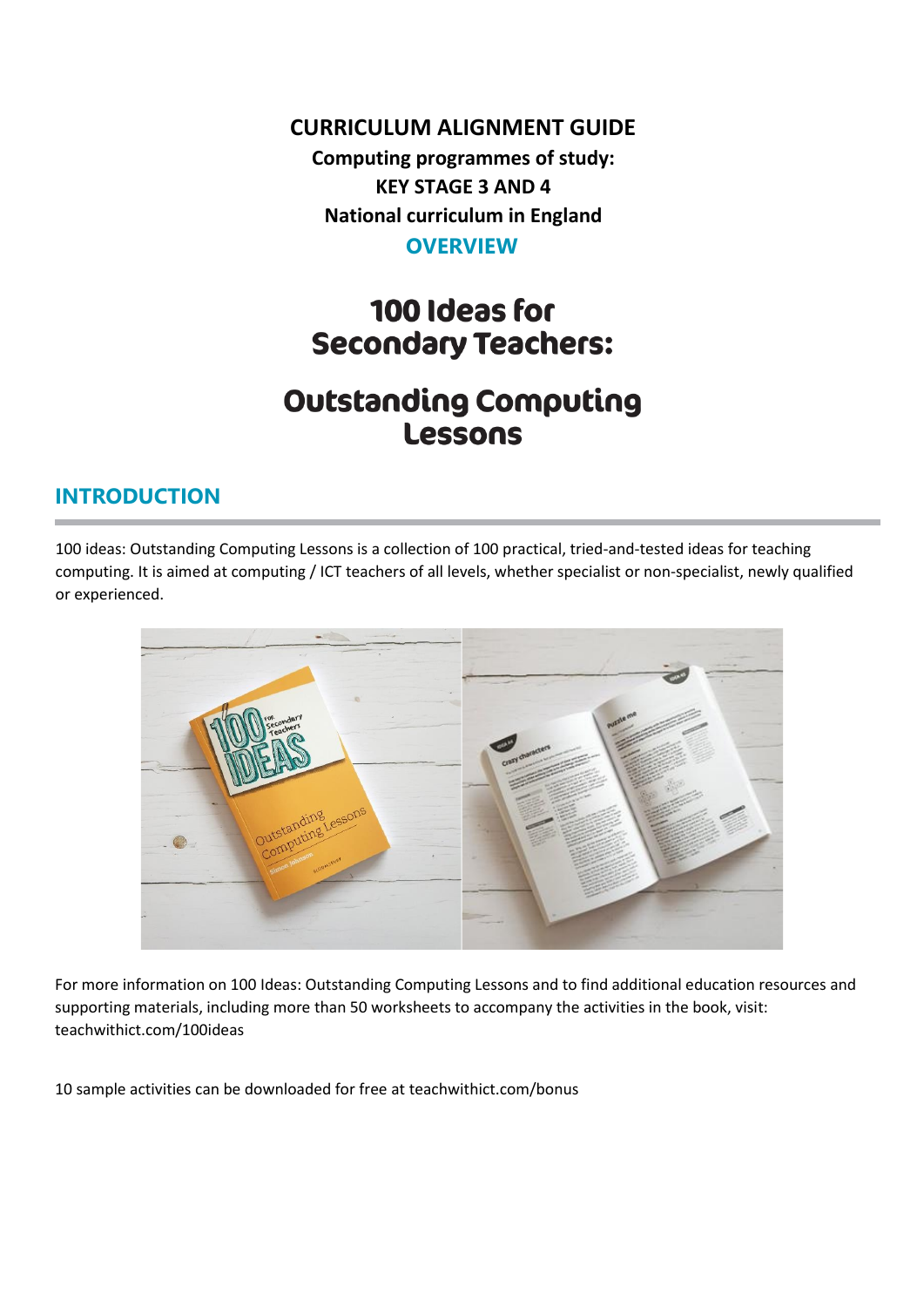#### **KEY STAGE 3**

**3.1** Design, use and evaluate computational abstractions that model the state and behaviour of real-world problems and physical systems.

**3.2** Understand several key algorithms that reflect computational thinking [for example, ones for sorting and searching]; use logical reasoning to compare the utility of alternative algorithms for the same problem.

**3.3** Use 2 or more programming languages, at least one of which is textual, to solve a variety of computational problems; make appropriate use of data structures [for example, lists, tables or arrays]; design and develop modular programs that use procedures or functions.

**3.4** Understand simple Boolean logic [for example, AND, OR and NOT] and some of its uses in circuits and programming; understand how numbers can be represented in binary, and be able to carry out simple operations on binary numbers [for example, binary addition, and conversion between binary and decimal].

**3.5** Understand the hardware and software components that make up computer systems, and how they communicate with one another and with other systems.

**3.6** Understand how instructions are stored and executed within a computer system; understand how data of various types (including text, sounds and pictures) can be represented and manipulated digitally, in the form of binary digits.

**3.7** Undertake creative projects that involve selecting, using, and combining multiple applications, preferably across a range of devices, to achieve challenging goals, including collecting and analysing data and meeting the needs of known users.

**3.8** Create, reuse, revise and repurpose digital artefacts for a given audience, with attention to trustworthiness, design and usability.

**3.9** Understand a range of ways to use technology safely, respectfully, responsibly and securely, including protecting their online identity and privacy; recognise inappropriate content, contact and conduct, and know how to report concerns.

#### **KEY STAGE 4**

**4.1** Develop their capability, creativity and knowledge in computer science, digital media and information technology.

**4.2** Develop and apply their analytic, problem-solving, design, and computational thinking skills.

**4.3** Understand how changes in technology affect safety, including new ways to protect their online privacy and identity, and how to report a range of concerns.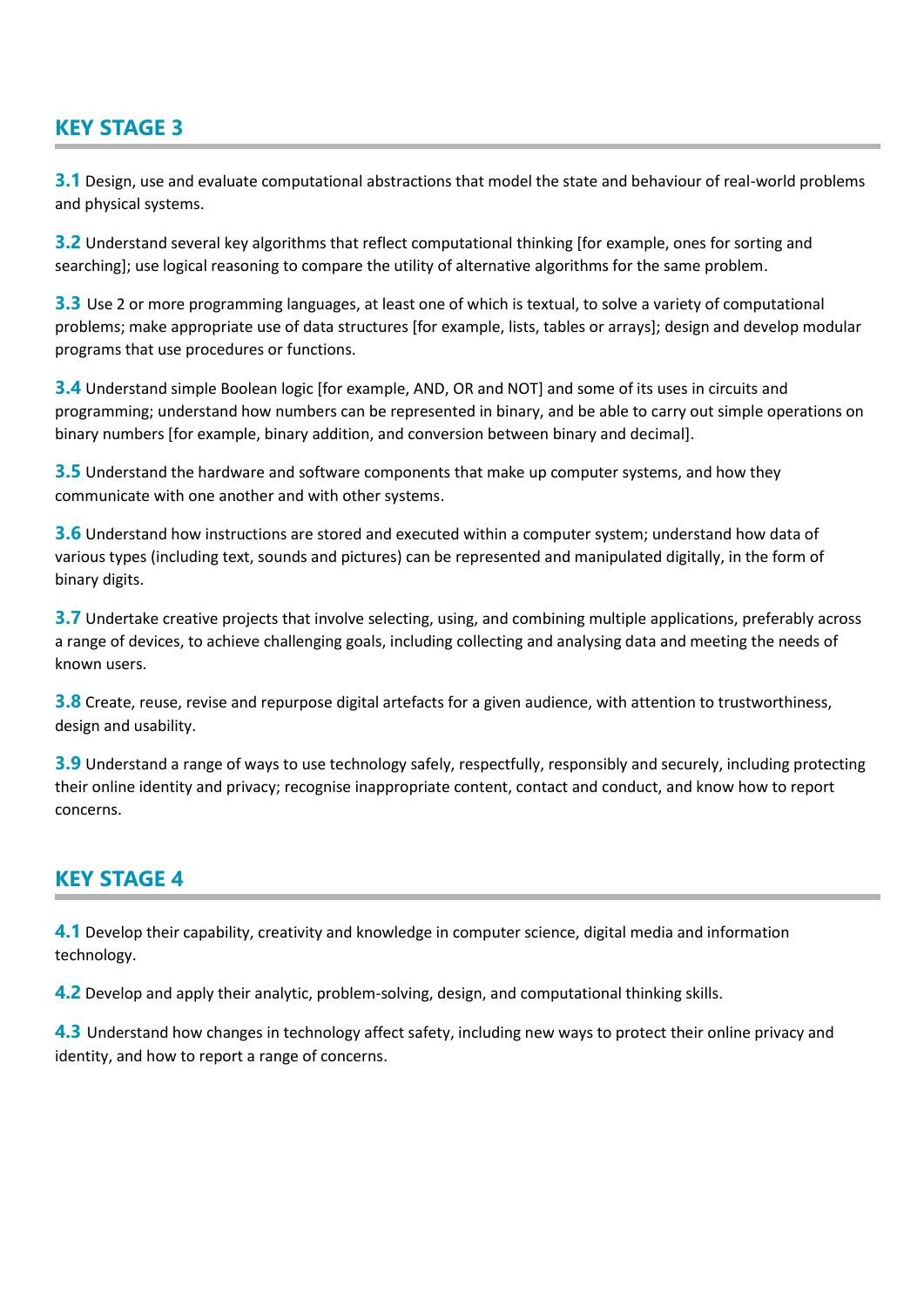### **PART 1: PROGRAMMING STRATEGIES**

| <b>IDEA</b> | <b>DESCRIPTION</b>                                                                                                                                      | <b>STANDARDS</b> |
|-------------|---------------------------------------------------------------------------------------------------------------------------------------------------------|------------------|
| 001         | Paired programming - A research-driven coding strategy for helping<br>novice learners.                                                                  | 4.2              |
| 002         | Rubber duck debugging - A programming strategy used to help students<br>find bugs and in their code.                                                    | 4.2              |
| 003         | Code golf - A programming strategy to help students create more efficient<br>code.                                                                      | 3.3, 4.2         |
| 004         | Game design - Using games as a hook to encourage students to learn how<br>to code.                                                                      | 4.2              |
| 005         | PRIMM - A research-based approach to teaching coding and for reducing<br>cognitive load.                                                                | 4.2              |
| 006         | Parsons problems - Help students learn how to code by removing some of<br>the barriers.                                                                 | 4.2              |
| 007         | Use-modify-create - Reduce anxiety while supporting growth with this<br>simple three-stage approach to learning to code.                                | 4.2              |
| 008         | Hour of Code – Give your students a 'byte'-sized introduction to computer<br>science with an hour of code.                                              | 4.2              |
| 009         | Code bug - Build resilience and reduce anxiety when teaching children to<br>code by purposely introducing 'bugs' early on in the learning process.      | 4.2              |
| 010         | Code combat - Put your students' coding skills to the test by pitting them<br>against each other in code combat!                                        | 4.2              |
| 011         | Teaching with robots - Coding can often be difficult for students to grasp.<br>Robots can provide a simpler, more tangible introduction to programming. | 4.2              |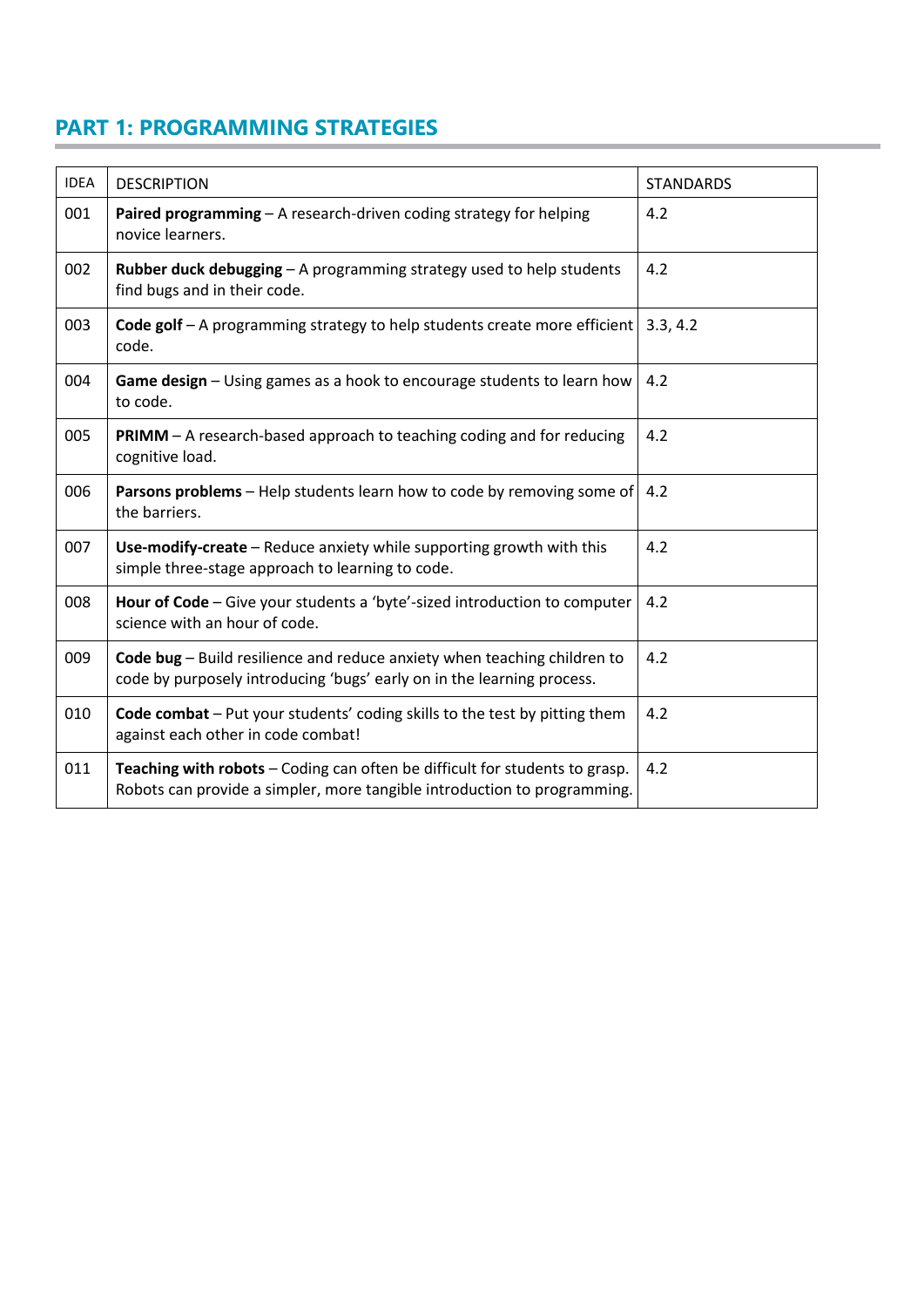# **PART 2: COMPUTING STRATEGIES**

| <b>IDEA</b> | <b>DESCRIPTION</b>                                                                                                                                                               | <b>STANDARDS</b> |
|-------------|----------------------------------------------------------------------------------------------------------------------------------------------------------------------------------|------------------|
| 012         | Take your screwdrivers to work - Students explore how computers work<br>by taking old devices apart.                                                                             | 3.5              |
| 013         | DART your students - A strategy designed to improve students'<br>reading comprehension.                                                                                          | 4.1              |
| 014         | <b>Contextualise learning - Explore strategies for making computing relevant</b><br>and provide 'real-life' learning experiences for students.                                   | 3.1              |
| 015         | Go unplugged - Teaching computing without computers.                                                                                                                             | 4.1              |
| 016         | Socratic debate - Students debate the social, ethical, and legal issues<br>surrounding the use of computers.                                                                     | 4.3              |
| 017         | Peer instruction - A research-driven approach to teaching difficult<br>concepts that students often misunderstand.                                                               | 4.1              |
| 018         | Game-based learning - Exploring the use of games, such as Minecraft:<br>Education Edition, to teach children how to code.                                                        | 3.1, 3.3         |
| 019         | Using QR codes - Using QR codes to teach computing theory.                                                                                                                       | 3.7, 3.8         |
| 020         | <b>Escape rooms</b> - Students must solve a series of binary puzzles to open<br>physical locks and stop a simulated 'virus attack'.                                              | 4.1, 4.3         |
| 021         | Blogs and wikis - Using blogs and wikis to teach computing theory.                                                                                                               | 3.7              |
| 022         | Flipped learning - Reversing the traditional way of teaching to make<br>better use of classroom time.                                                                            | 3.7              |
| 023         | Guided discovery - An inductive approach to teaching and learning where<br>students take an active role in discovering knowledge and developing<br>understanding for themselves. | 3.7, 4.1         |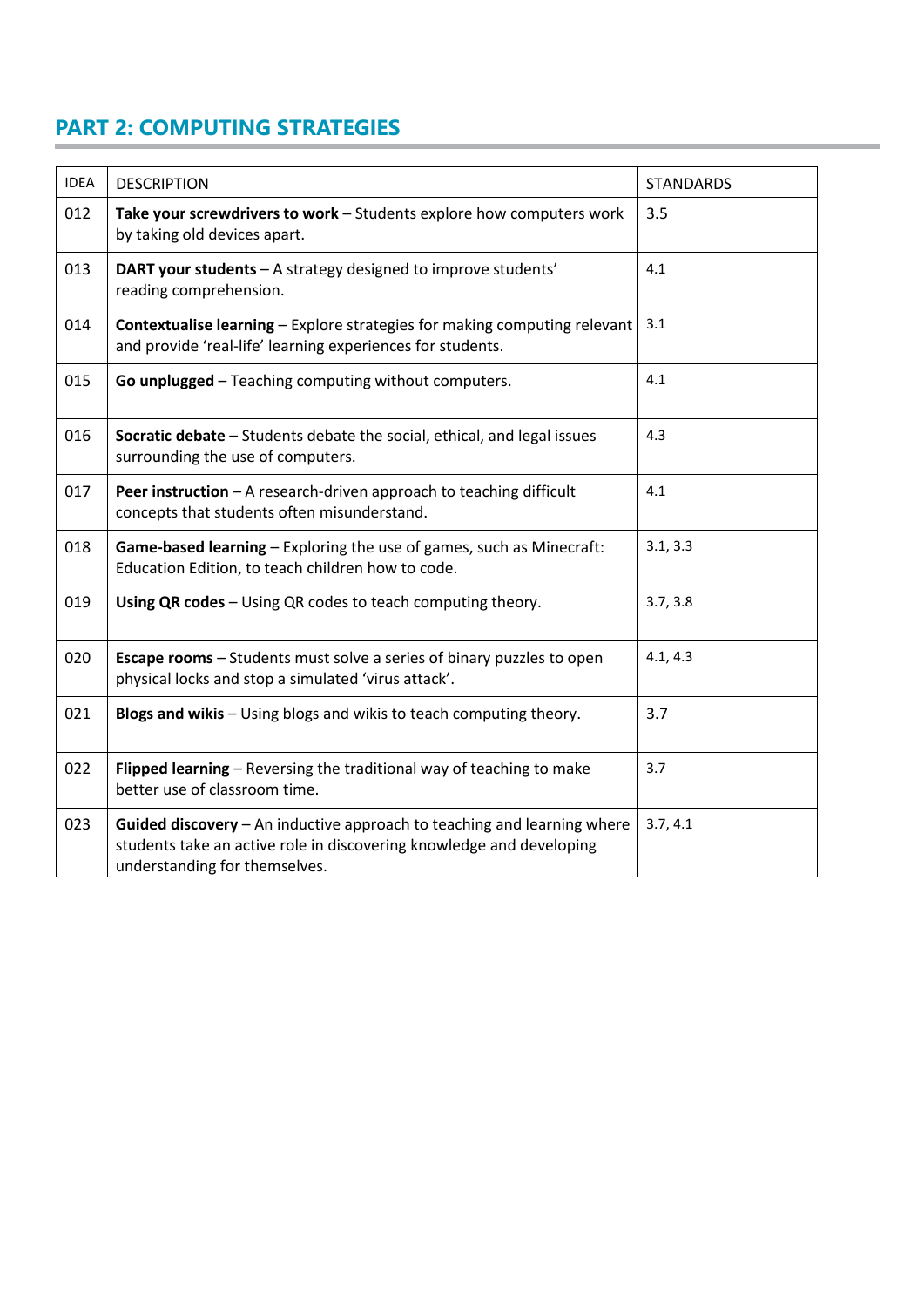# **PART 3: ICT AND DIGITAL LITERACY**

| <b>IDEA</b> | <b>DESCRIPTION</b>                                                                                                                            | <b>STANDARDS</b> |
|-------------|-----------------------------------------------------------------------------------------------------------------------------------------------|------------------|
| 024         | Fake news - Students learn how to identify 'fake news' articles before<br>creating their own fake news story.                                 | 3.9, 4.3         |
| 025         | <b>Copycat</b> $-$ A fun activity that teaches students about copyright,<br>public domain, fair use, and Creative Commons.                    | 3.9, 4.3         |
| 026         | Mario Kart ™ spreadsheets - An example of how to use game-based<br>learning to teach students essential spreadsheet skills.                   | 3.7, 3.8         |
| 027         | Fakebook - An 'escape room' challenge which helps students understand<br>the importance of protecting their online presence.                  | 3.9, 4.3         |
| 028         | <b>Database detectives</b> - Students test their sleuthing skills with this<br>'whodunnit' themed database challenge.                         | 4.1              |
| 029         | Did you meme it? - Students explore the purpose and ethics of memes<br>before creating their own meme on an agreed topic.                     | 3.9, 4.3         |
| 030         | Videography - Students create a YouTube-style instructional video whilst<br>also explore the importance of concise instructions (algorithms). | 3.7, 3.8         |
| 031         | <b>Infographics</b> – Students create infographics about their mobile phone<br>habits.                                                        | 3.7, 3.8         |
| 032         | Dragon's Den - Students work as a team to design an innovative solution<br>to a global problem.                                               | 3.7, 3.8         |
| 033         | Wayback Machine - Students learn about their digital footprint and the<br>long-lasting impact of their online actions.                        | 3.9, 4.3         |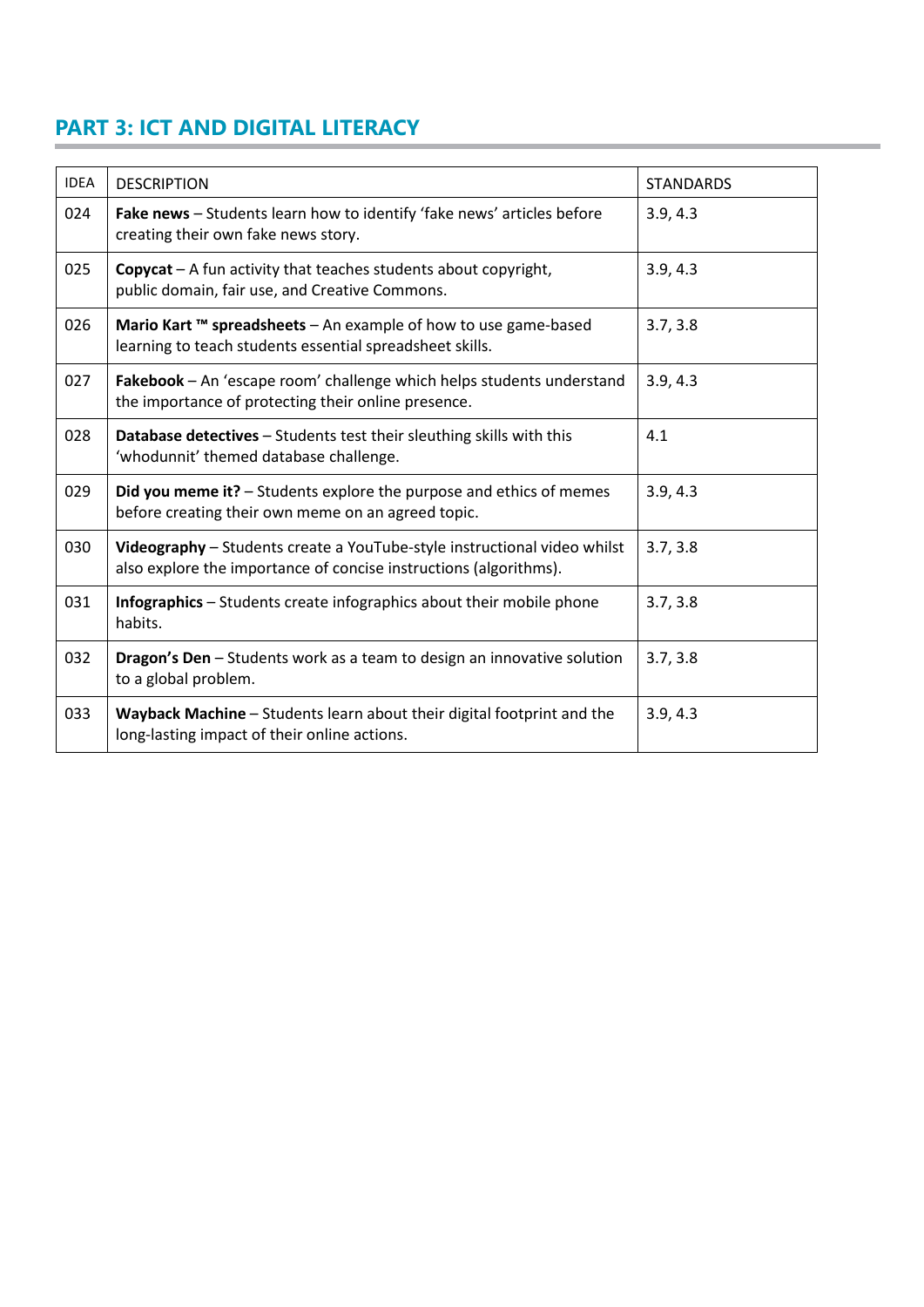# **PART 4: COMPUTING ACTIVITIES**

| <b>IDEA</b> | <b>DESCRIPTION</b>                                                                                                                                                       | <b>STANDARDS</b> |
|-------------|--------------------------------------------------------------------------------------------------------------------------------------------------------------------------|------------------|
| 034         | What a waste – Students, working in teams, explore innovative ways to<br>reduce e-waste.                                                                                 | 2.6              |
| 035         | <b>Role reversal – Students take on the role of a teacher.</b>                                                                                                           | 4.1              |
| 036         | <b>Storage Top Trumps<sup>®</sup></b> - Students explore different storage devices before<br>creating a game of Top Trumps® based on what they have learned.             | 3.5              |
| 037         | Little Man Computer - Students explore 'Little Man Computer' - a<br>simulator that models the basic features of a modern computer that uses<br>Von Neumann architecture. | 3.6              |
| 038         | <b>Features of a CPU (a lesson using DART)</b> – Students explore the main<br>features of a CPU.                                                                         | 3.5              |
| 039         | <b>Internet of things</b> – Students design a 'smart home' that utilises the<br>internet of things.                                                                      | 3.5              |
| 040         | The great input/output QR hunt $-$ Students complete a QR hunt to<br>discover facts about different input and output devices.                                            | 3.5              |
| 041         | Moral machine - Students explore the ethics behind creating AI for self-<br>driving vehicles.                                                                            | 3.9, 4.2         |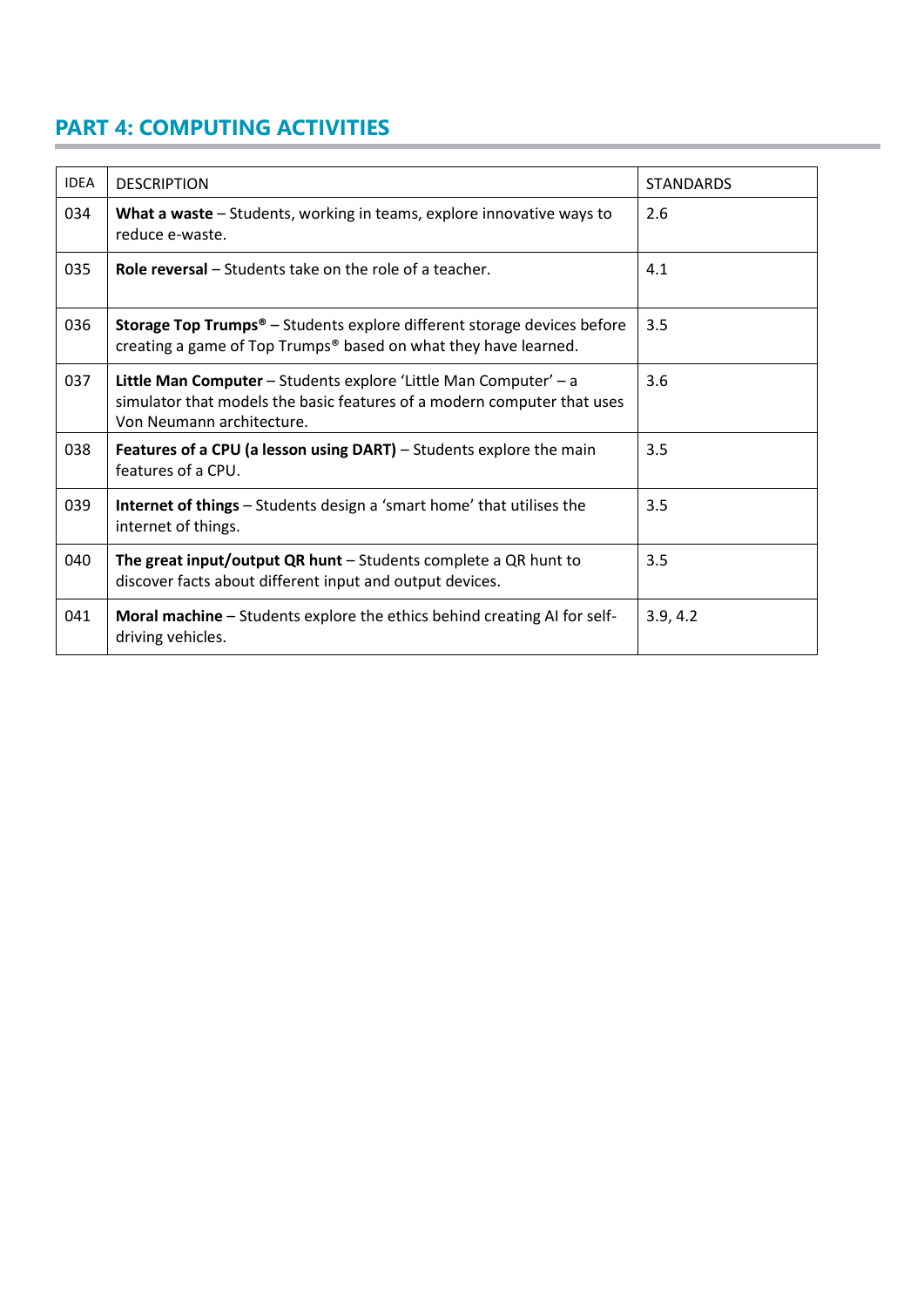## **PART 5: COMPUTATIONAL THINKING**

| <b>IDEA</b> | <b>DESCRIPTION</b>                                                                                                                                           | <b>STANDARDS</b> |
|-------------|--------------------------------------------------------------------------------------------------------------------------------------------------------------|------------------|
| 042         | Making the tea algorithm - Students explore the importance of creating<br>precise instructions by creating an algorithm for making a cup of tea /<br>coffee. | 3.1, 4.2         |
| 043         | Teaching with magic - Using magic to teach computational thinking skills.                                                                                    | 3.1, 4.2         |
| 044         | Crazy characters - Students write an algorithm for drawing a monster.                                                                                        | 3.1, 4.2         |
| 045         | <b>Puzzle me</b> - Using puzzles to practise computational thinking skills<br>(decomposition, pattern-matching, abstraction and algorithm design).           | 2.1, 2.3         |
| 046         | Human robot - Exploring algorithms through physical activities such as<br>movement and dance.                                                                | 3.1, 4.2         |
| 047         | A-maze-ing algorithms - Students explore the importance of clear and<br>precise instructions by writing algorithms to solve a simple maze.                   | 3.1, 4.2         |
| 048         | 20 questions - Students explore the efficiency of different<br>search algorithms by playing a game of '20 questions'.                                        | 4.1, 4.2, 3.2    |
| 049         | Breaking the code - Students develop their problem-solving skills with a<br>series of code-breaking challenges.                                              | 4.1, 4.2         |
| 050         | Origami algorithms - Students write algorithms for folding a paper<br>aeroplane or origami animal.                                                           | 3.1, 4.2         |
| 051         | Guess the object - Getting students to model, draw or mime a variety of<br>different objects can help them to understand the concept of abstraction.         | 3.2              |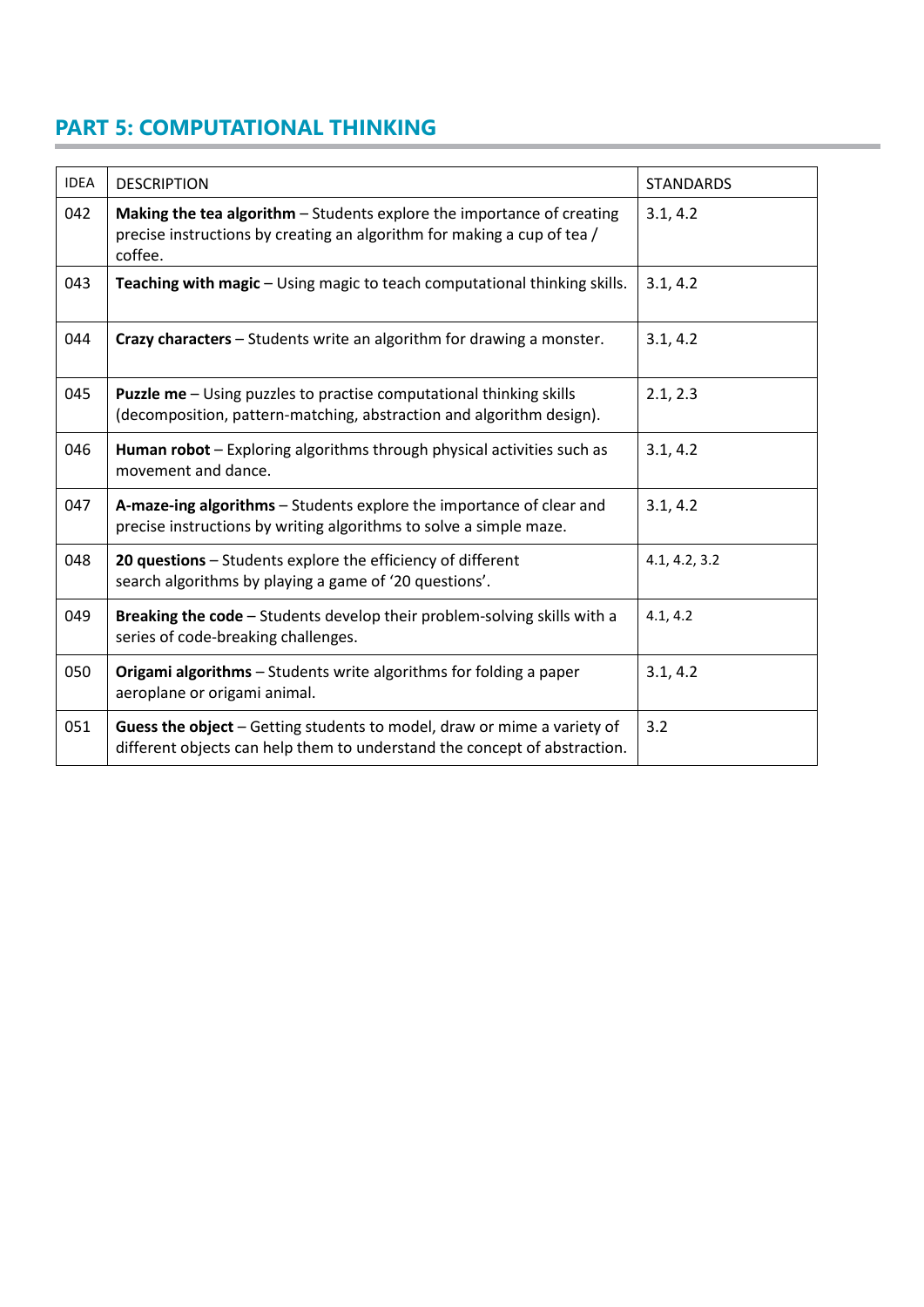# **PART 6: UNPLUGGED ACTIVITIES**

| <b>IDEA</b> | <b>DESCRIPTION</b>                                                                                                                                                                        | <b>STANDARDS</b> |
|-------------|-------------------------------------------------------------------------------------------------------------------------------------------------------------------------------------------|------------------|
| 052         | Image compression - Students learn about lossless compression without<br>the use of a computer.                                                                                           | 3.6              |
| 053         | Bubble sort dance algorithm - Students learn how a bubble sort<br>algorithm works is via the medium of Hungarian folk dance!                                                              | 3.2              |
| 054         | World Wide Web unplugged - Students role-play what happens when a<br>user enters an address in a web browser.                                                                             | 3.5              |
| 055         | Intelligent piece of paper (AI) - Exploring artificial intelligence (AI) with a<br>game of Tic-Tac-Toe.                                                                                   | 4.1              |
| 056         | <b>Envelope variables</b> – Demonstrate a simple program that uses variables<br>and assignment by running them on a computer made entirely out of<br>students.                            | 4.1              |
| 057         | Card sort - Students explore three common sorting algorithms (bubble,<br>merge, and insertion) by sorting playing cards.                                                                  | 3.2              |
| 058         | Binary representation of images (unplugged) – Students explore how a<br>computer represents images using binary.                                                                          | 3.6              |
| 059         | How computers work - Students take on the role of various parts of a<br>computer and simulate the running of a simple program.                                                            | 3.6              |
| 060         | Memory unplugged - Students explore how data is transferred between<br>different storage locations inside a computer, such as RAM, cache<br>memory, secondary storage and virtual memory. | 3.5, 3.6         |
| 061         | Network topologies - Using string and various other household objects,<br>students simulate the three most common network topologies.                                                     | 3.5              |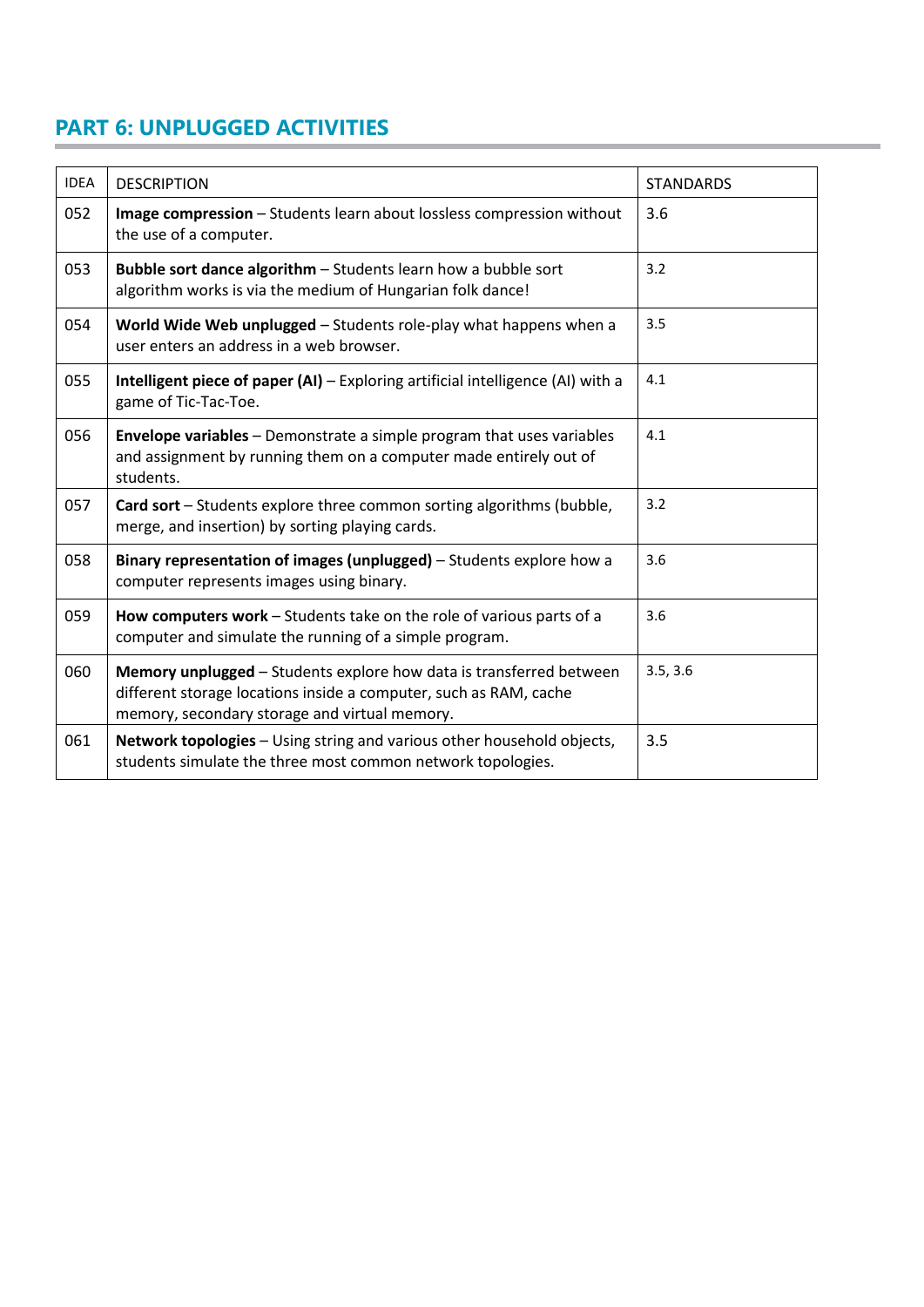# **PART 7: DATA REPRESENTATION**

| <b>IDEA</b> | <b>DESCRIPTION</b>                                                                                                                                   | <b>STANDARDS</b> |
|-------------|------------------------------------------------------------------------------------------------------------------------------------------------------|------------------|
| 062         | <b>Binary addition</b> – Students learn how to add two numbers using binary.                                                                         | 3.4, 3.6         |
| 063         | <b>Binary numbers</b> – Students learn about binary.                                                                                                 | 3.4, 3.6         |
| 064         | Binary representation of images - Students explore how a computer<br>represents images using binary.                                                 | 3.6              |
| 065         | Binary representation of sound – Students explore how a computer<br>represents sound using binary.                                                   | 3.6              |
| 066         | Binary bingo – A fun strategy to test students' understanding of binary<br>representation of numbers.                                                | 3.4, 3.6         |
| 067         | It's all about hex $-$ Students learn about the hex numbering system.                                                                                | 3.4, 3.6         |
| 068         | <b>ASCII 'secret' agent</b> – Students explore how a computer represents text<br>using binary by solving (and creating) as series of coded messages. | 3.6              |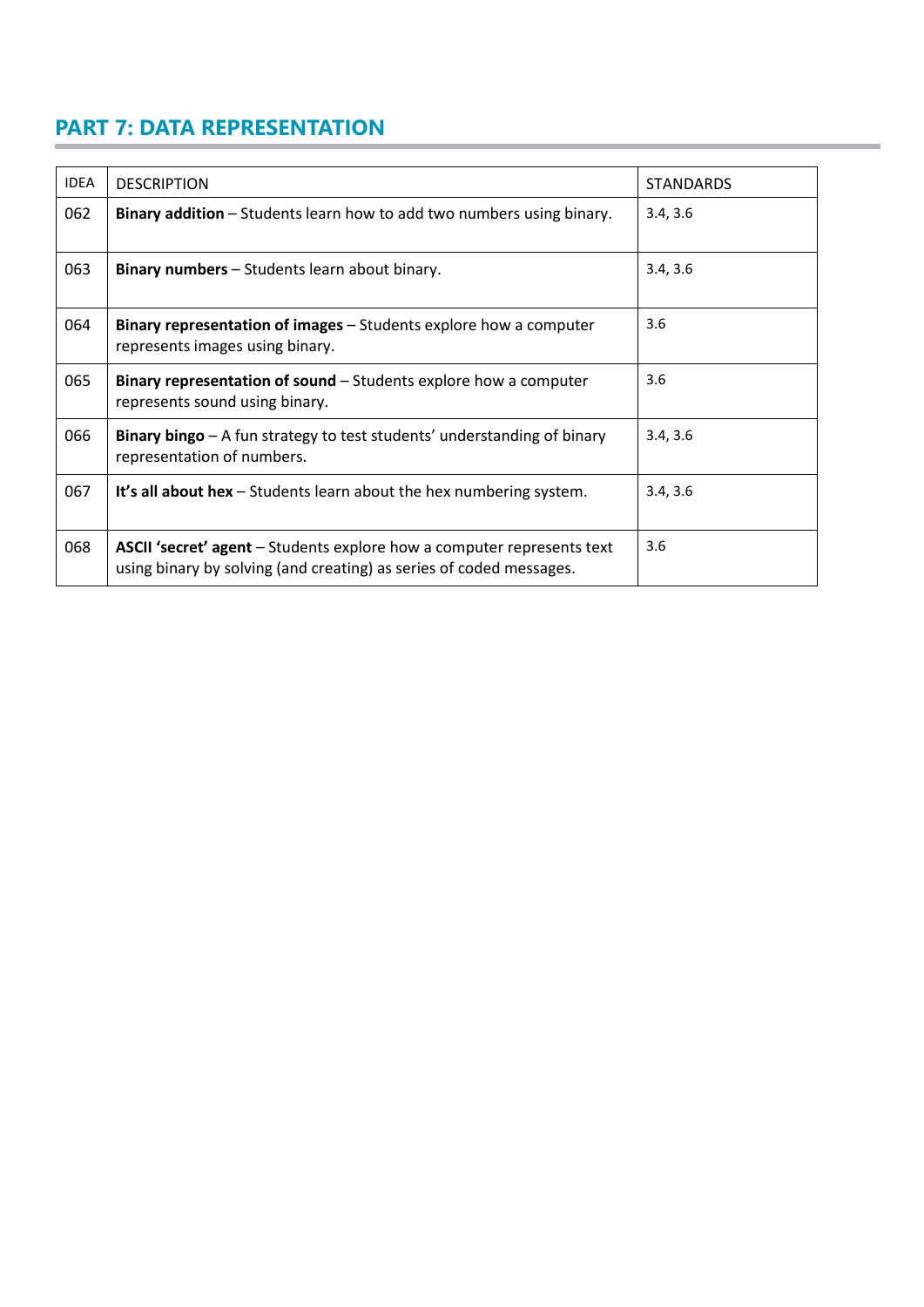## **PART 8: EXAM PREPARATION**

| <b>IDEA</b> | <b>DESCRIPTION</b>                                                                                                        | <b>STANDARDS</b> |
|-------------|---------------------------------------------------------------------------------------------------------------------------|------------------|
| 069         | Padlet - Using online curation tools, such as Padlet, to collating resources<br>in preparation for exams.                 | 3.7, 3.8         |
| 070         | Round-robin revision - Make revision fun and engaging with a series of<br>mini games.                                     | 4.1              |
| 071         | Revision podcasts - Create revision resources that students can listen to<br>anytime, anywhere!                           | 3.7, 3.8         |
| 072         | PEE (point, evidence, explain) $-$ A simple strategy to help improve<br>the quality of written answers to exam questions. | 4.1              |
| 073         | PechaKucha - A great way to encourage students to be more<br>concise and a little more creative with their presentations. | 3.7, 3.8         |
| 074         | Sketch-noting - A great way to empower students and allow them<br>to synthesise information visually.                     | 4.1              |
| 075         | <b>Command word bingo</b> $-$ A simple starter activity that will pay dividends at<br>exam time!                          | 4.1              |
| 076         | BUG hunt - A technique for helping students understand thoroughly what<br>is expected of them during exams.               | 4.1              |
| 077         | <b>Tweet IT</b> $-$ A fun revision strategy that will help students to remember key<br>information.                       | 4.1              |
| 078         | <b>Revision speed dating - A fun and engaging activity that gets students</b><br>talking.                                 | 4.1              |
| 079         | Match IT - Make revision engaging and memorable by turning it into a<br>game!                                             | 4.1              |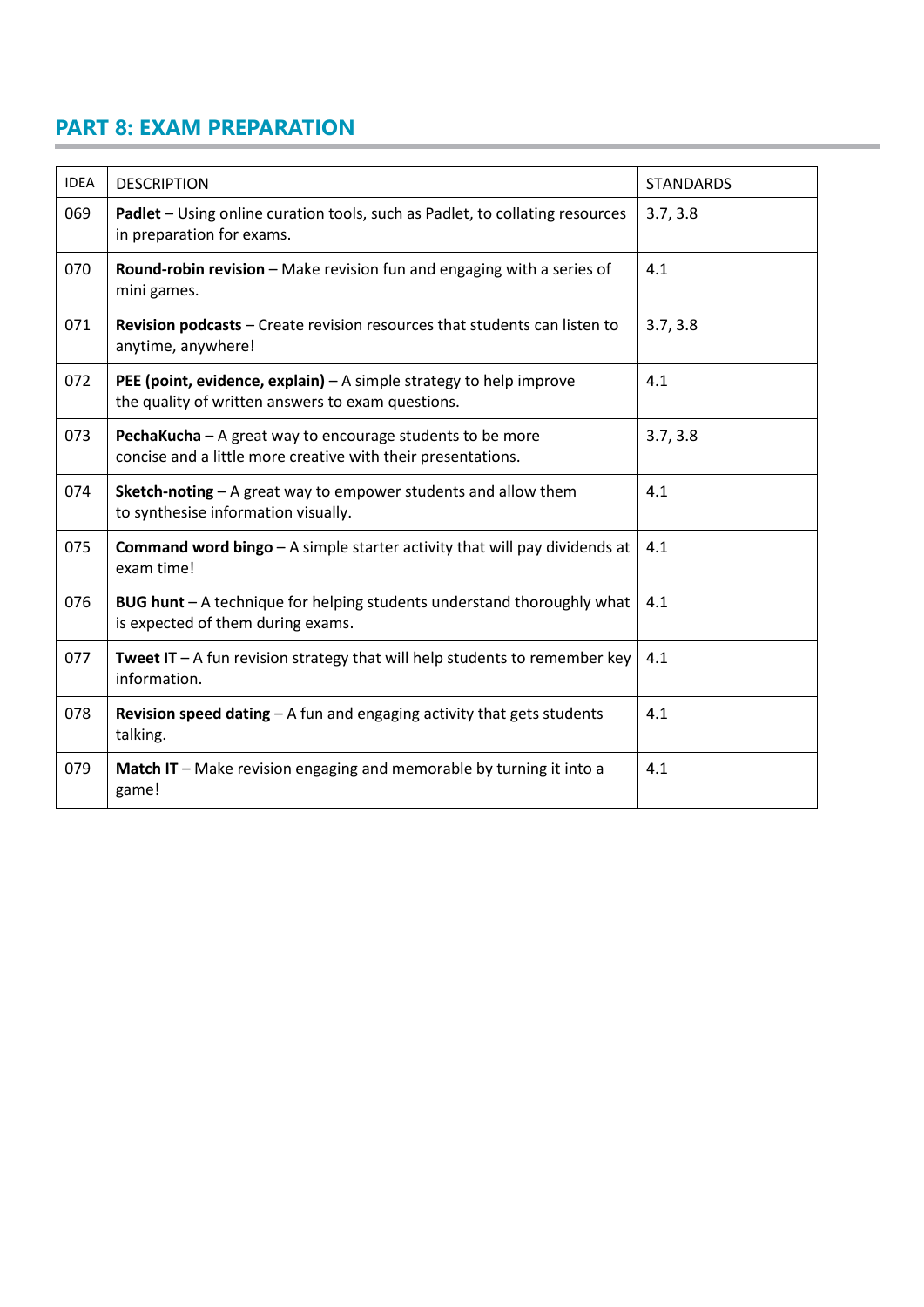## **PART 9: PROGRAMMING ACTIVITIES**

| <b>IDEA</b> | <b>DESCRIPTION</b>                                                                                                         | <b>STANDARDS</b> |
|-------------|----------------------------------------------------------------------------------------------------------------------------|------------------|
| 080         | <b>Magic 8-ball</b> <sup>®</sup> - Students create a Magic 8-ball <sup>®</sup> game using python.                          | 3.1, 3.3, 4.2    |
| 081         | Shakespearean insult generator $-$ A fun way to introduce lists and file-<br>handling in python.                           | 3.1, 3.3, 4.2    |
| 082         | Chatting robot - Students learn how to create a 'rule-based' chat bot<br>using python.                                     | 3.1, 3.3, 4.2    |
| 083         | Just dance $-$ A lesson which uses dance as a medium for introducing key<br>programming concepts to children.              | 2.1, 2.2, 2.3    |
| 084         | Adventures in text - Students learn how to create an 80s-style text<br>adventure game in python.                           | 3.1, 3.3, 4.2    |
| 085         | <b>Mad Libs<sup>®</sup></b> – Students code the popular phrasal template word game in<br>python.                           | 3.1, 3.3, 4.2    |
| 086         | Sorting Hat - Students create a Harry Potter-style sorting hat in python.                                                  | 3.1, 3.3, 4.2    |
| 087         | Turtle power (a lesson using PRIMM) - Students learn how to create<br>regular polygons using the turtle library in python. | 3.1, 3.3, 4.2    |
| 088         | Guess my number $-$ A fun programming challenge which teaches concepts<br>such as variables, data types and selection.     | 3.1, 3.3, 4.2    |
| 089         | Mind-reading algorithm - Students learn how to create a mind-reading<br>game in python.                                    | 3.1, 3.3, 4.2    |
| 090         | Cat and mouse $-$ A simple cat and mouse game using Scratch.                                                               | 3.1, 3.3, 4.2    |
| 091         | Reaction timer - Students create a simple reaction timer using python.                                                     | 3.1, 3.3, 4.2    |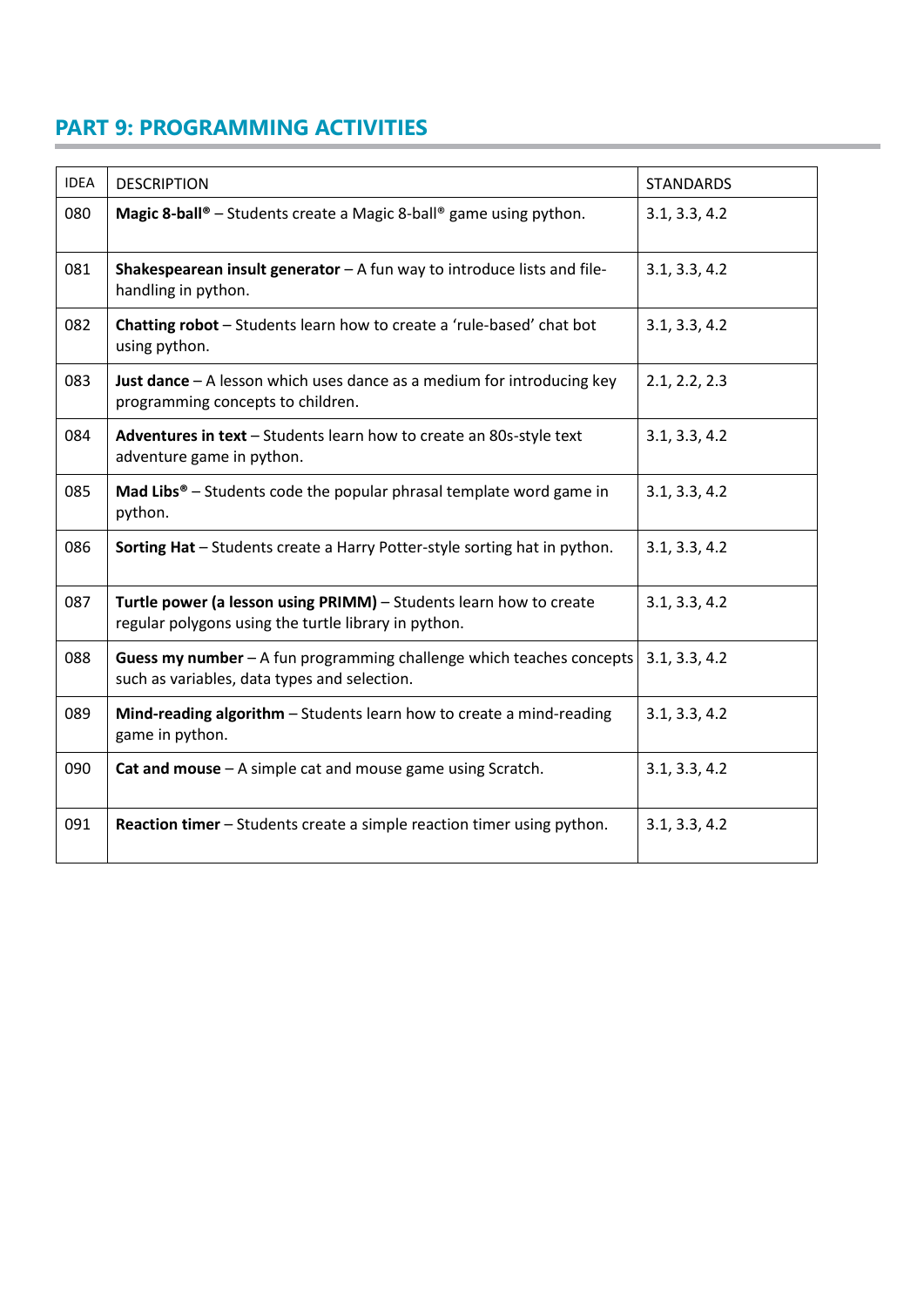## **PART 10: COMPUTING AND STEAM**

| <b>IDEA</b> | <b>DESCRIPTION</b>                                                                                                      | <b>STANDARDS</b>   |
|-------------|-------------------------------------------------------------------------------------------------------------------------|--------------------|
| 092         | Art attack - Using art as a creative medium for exploring complex<br>concepts in computing.                             | 4.1, 4.2           |
| 093         | Lights, camera, action - Students learn how to create light art using slow<br>shutter speed photography and code.       | 3.1, 3.3, 3.7, 4.2 |
| 094         | Making music - Students learn how to create music with code.                                                            | 3.1, 3.3, 4.2      |
| 095         | <b>Coding probability</b> - Students explore probability, including relative<br>frequency, with code.                   | 3.1, 3.3, 4.2      |
| 096         | <b>Physical computing – Exploring how to teach coding using physical</b><br>devices.                                    | 3.1, 3.3, 4.2      |
| 097         | Turtle snowflakes - Students learn how to code snowflakes using the<br>turtle library in python.                        | 3.1, 3.3, 4.2      |
| 098         | Coding the weather - Students learn how to manipulate 'real' weather<br>data using python and OpenWeather data.         | 3.1, 3.3, 4.2      |
| 099         | Rubbish robots - Students are challenged to build a robot using general<br>household objects and electronic components. | 3.1, 3.3, 4.2      |
| 100         | Color splash - Students learn how to create colour splash images using a<br>free online image editor.                   | 4.1, 4.2           |